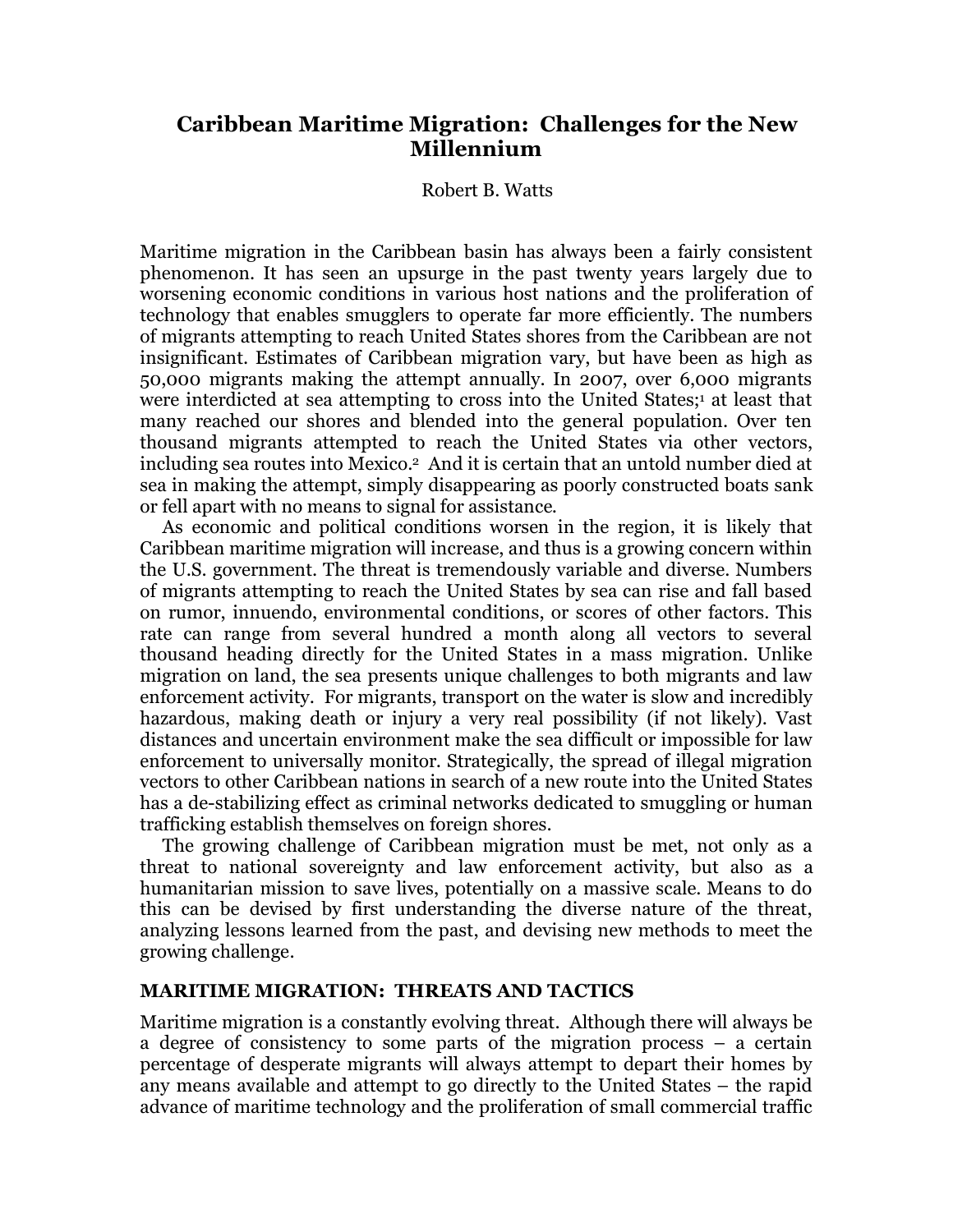in the Caribbean has changed the threat considerably. This is evident when examining the recent historical trends in migration.

Maritime migration can be generally characterized as one of two forms. "Humanitarian" migration is that which is largely unorganized, ad hoc, and lacking an organized smuggling component. Until recently, the most common means of this form of maritime migration have been the "Rustica" – small coastal freighters or sailboats jammed with refugees – and rafts. There are a number of common characteristics among these means of conveyance. Both rafts and Rusticas are almost always grossly overloaded,3 have no appreciable means of navigation, and no lifesaving gear. "Crews" of these vessels, if they exist, have limited to no maritime skills or knowledge and are almost always subject to urban legend regarding navigation  $-$  it is not uncommon, for example, to encounter Haitian migrants who feel that Miami is "a day away from Haiti" and can be reached by "sailing north."4 Rusticas have very primitive forms of propulsion – either sails or engines that frequently break down and, especially in the case of Haitian sailboats, are materially incapable of handling heavy seas. Rafts are usually "homegrown," constructed from barrels, tarps, or virtually anything that can float. Naturally, rafts are at the complete mercy of the elements and, more often than not, do not survive in moderate to heavy seas.

"Migrant" smuggling is the second form of maritime migration, and is radically different from humanitarian smuggling. Always present in the Caribbean, migrant smuggling has been on the rise in recent years due to the increasing sophistication of navigation technology and availability of large "go-fast" style speed boats that can be outfitted to carry large amounts of fuel and people (and, coincidentally, cocaine; the go-fast is also the conveyance of choice for drug smugglers).5 It is different from humanitarian migration in several respects. First, migrant smuggling networks are well organized and sophisticated, with established criminal networks in host nations and the United States. Second, they often operate with considerable financial support, either through political organizations dedicated to various migrant causes (in the case where smugglers act as "liberators" or in some other guise) or through links to organized crime in the case of human trafficking. Smugglers are businessmen and generally competent mariners, but it should be noted that there is no hesitation to risk the lives of migrants if threat of capture exists.6

Both humanitarian migration and migrant smuggling exist universally throughout the Caribbean, but the form each of these methods takes depends largely on the area where it occurs. The Caribbean is very diverse – nations, economies, and applicable laws vary considerably. This must be considered in strategic planning.

# **MARITIME MIGRATION: THREAT VECTORS**

When studying the overall problem of Caribbean maritime migration, the forms of migration can be further associated with threat vectors. Factors such as the country of origin, regions to be transited, proximity to the United States and its territories, and whether the migration is humanitarian or smuggling-based must be taken into account. For ease of study, the forms of migration can be associated with four respective threat "vectors."7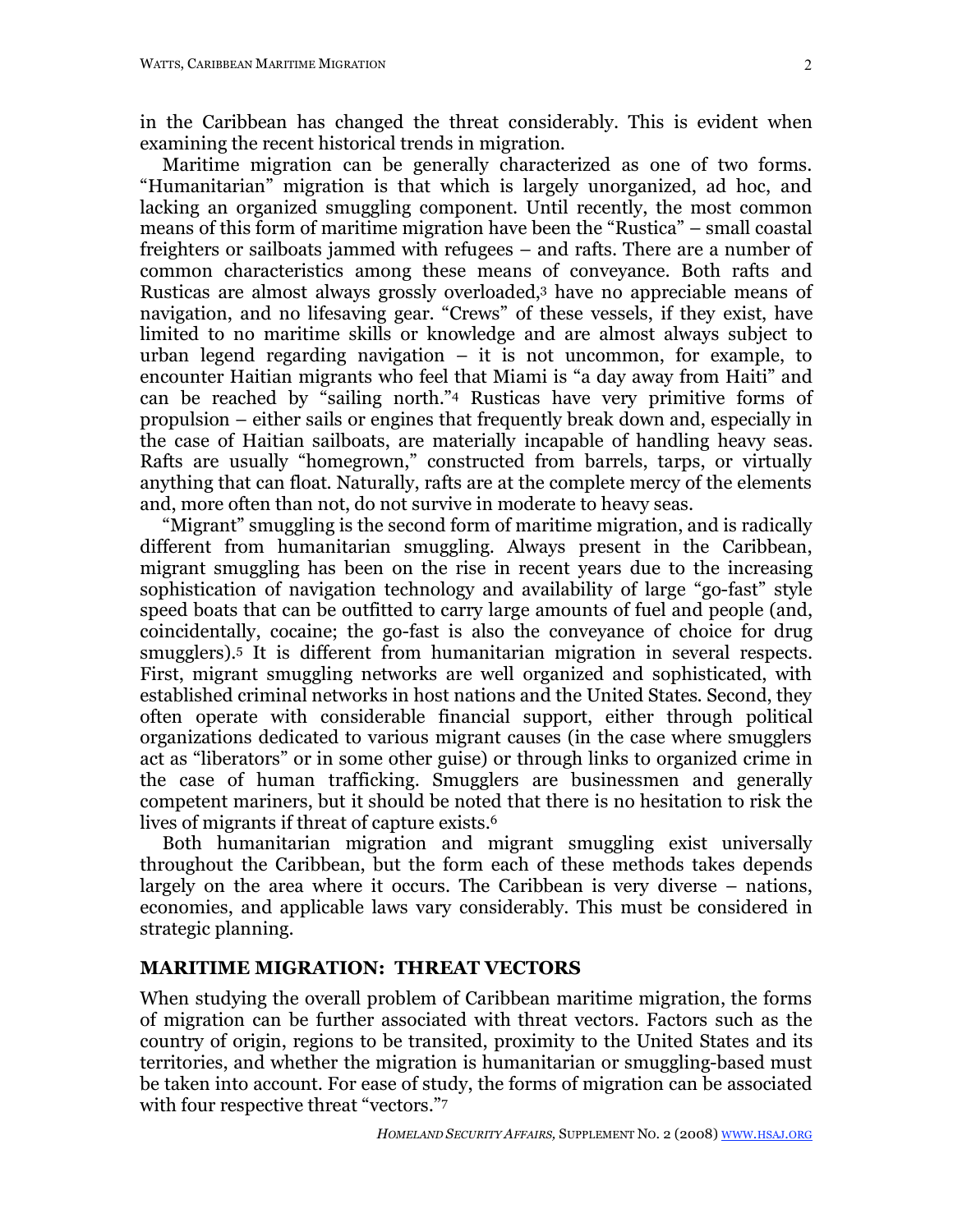### **Haiti Threat Vector**

Haiti remains one of the most consistent sources of maritime migrants in the Caribbean. The poorest nation in the hemisphere, Haitian migration historically is fairly consistent in its form. Migrant departures are highly dependent upon weather conditions, availability of boats, and political rumors/innuendo incountry. In terms of maritime conveyance, Haitian migration is generally unsophisticated in terms of smuggling means and tactics. Traditionally, Haitian migrants depart the mainland in sail boats or sail freighters of the type normally seen in the Bahamas or Miami trade. Sailing without compass, charts, or basic navigation equipment and piloted by "captains" with almost no nautical skills, Haitian migrant boats usually follow northerly winds hoping to arrive in the port of Miami. These boats are almost always vastly overloaded – it is not uncommon for a sixty-five-foot boat to have several hundred migrants aboard – and unseaworthy, making the voyage incredibly dangerous. When intercepted, migrants are removed under the Safety Of Life At Sea (SOLAS) convention which allows termination of voyages of inherently unsafe vessels. It should be noted that while Haitian migration at sea is almost always of the "humanitarian" nature (i.e., there are no obvious smugglers aboard), smuggling is present in a particularly insidious form. In Haiti, "smugglers" generally conduct their business ashore, selling vessels/boats that are barely seaworthy to groups of desperate migrants, often with the full knowledge that these boats will disintegrate in any moderate sea or weather.

Intercepted Haitians are normally repatriated directly back to Haiti, often within days of being intercepted. While Haitian interdictions are down to roughly 3,000 per year, it should be noted that since these vessels are unregistered and data on migrant departures in-country is very sketchy, there is no way to determine the number of overloaded Haitian vessels that have capsized, sunk, or been lost at sea. As one vessel could easily contain 500 migrants, it is possible that several thousand migrants each year perish in transit.

### **Dominican Republic Threat Vector**

The Dominican Republic has historically been a major source country for migrants entering the United States, due to the relatively short distance (approximately forty nautical miles) from the Dominican Republic to Puerto Rico across the Mona Passage. Due to prevailing currents, sea state, and the fact that the Dominican Republic is not a destitute nation, the overwhelming majority of maritime migration is through smuggling. Until very recently, the Dominican Republic was the source of the largest numbers of migrants attempting to reach the United States from all nationalities (roughly 40 percent of the recorded total); although the bulk of these migrants are from Dominica, numbers of Cubans attempting to cross have dramatically increased, as well as migrants from over twenty-four different nations. Unlike Haiti, most of these migrants are transported via highly organized smuggling networks employing small, low freeboard "Yolas" that carry between ten to 250 migrants running the Mona Pass at night to avoid detection. Although more sophisticated than Haitian sail freighters, "Yolas" are really nothing more than large motorized rowboats,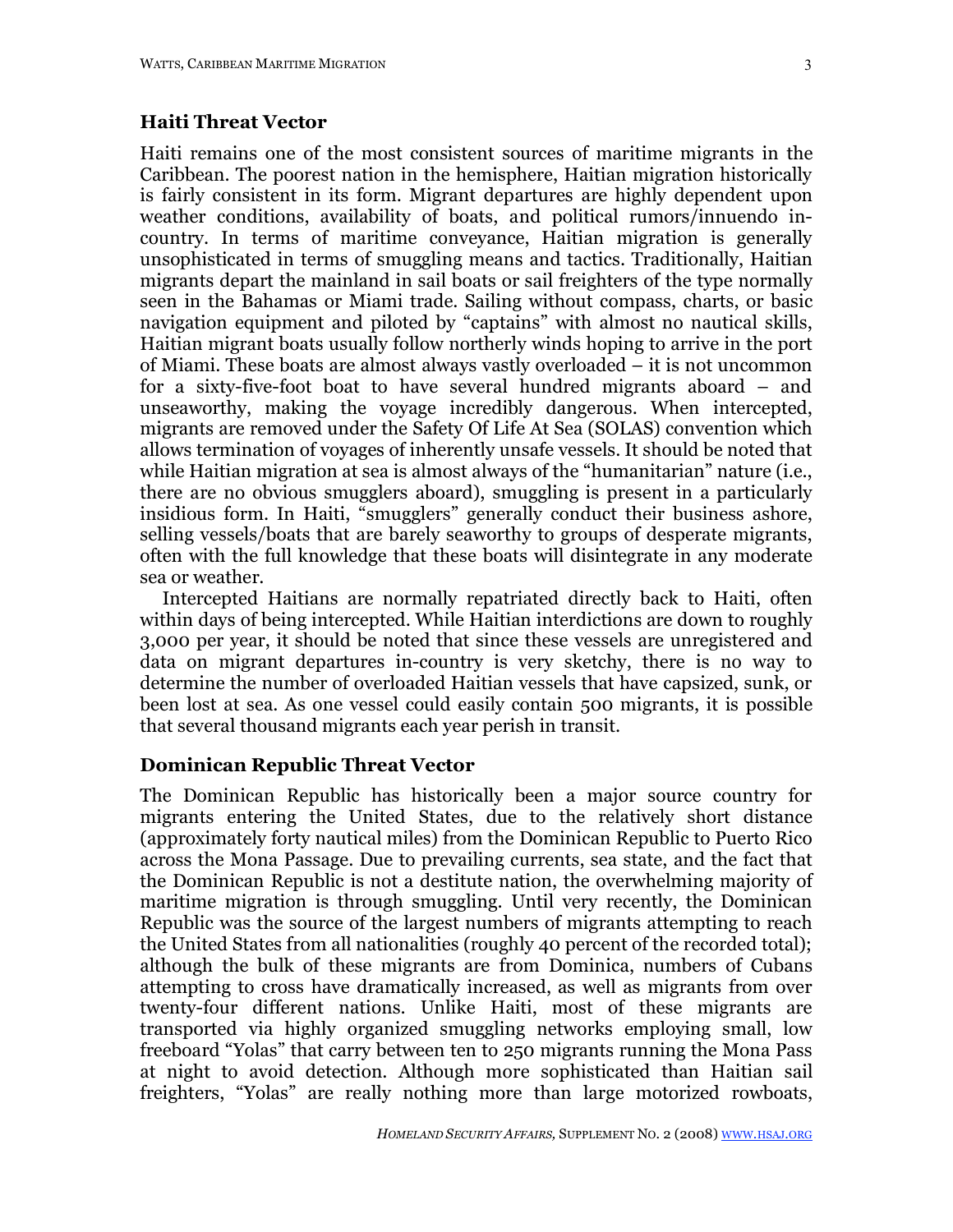designed for quick, stealthy transit across the Mona Pass. The low freeboard of these vessels, as well as the fact that they are habitually overloaded, makes them inherently dangerous. Upon interdiction, Dominican migrants are traditionally repatriated within twenty-four hours.

### **Cuba Threat Vector**

Cuba presents unique challenges that set it apart as a source nation for maritime migration. This is due to the United States government's position regarding the status of Cuban migrants. Until 1995, Cubans intercepted at sea were brought into the United States and allowed to stay for one year on "parole" status, eventually being given the opportunity to obtain citizenship. Under a series of legislative initiatives following the mass migrations of 1994-95, the United States government initiated a policy commonly known as "feet wet/feet dry." Under this policy a migrant intercepted at sea (feet wet) is returned to Cuba, but the migrant who physically reaches United States territory (feet dry) is allowed to stay in the United States on parole status.

This act has changed the nature of Cuban migration significantly in the past decade. Feet wet/feet dry drastically reduced the number of Cubans attempting to flee the island in makeshift rafts, but had the unintended consequence of creating alternative means of illegal migration. Whereas traditional Cuban migration consisted of small rafts and boats attempting to flee the island (and actively seeking United States assistance/rescue) and was humanitarian in nature, Cubans now employ sophisticated smuggling networks to run migrants into the United States directly via the Florida straits using high speed, high tech "go-fast" speed boats; or they travel via indirect routes (Mexico to reach the Southwest Border or the Dominican Republic to cross to Puerto Rico). Interdiction data on Cubans is extremely accurate as there is a financial incentive to declare one's presence: once "feet dry" Cuban migrants are granted parole status, they are given a stipend by the United States Government to live for one year until applying for citizenship.

# **Mass Migration Vector**

Caribbean mass migration is a scenario unto itself, requiring special planning and consideration. The United States has experienced three mass migrations in the previous thirty years. The size of these operations is staggering, both in terms of numbers of migrants involved and the assets required to properly respond. In 1980, during the Mariel Boat Lift from Cuba, 124,776 migrants were recovered in a six-month period. In 1994, a mass exodus occurred from Haiti; dubbed Operation "Able Manner" by the Coast Guard, combined forces of Coast Guard and Navy ships rescued 25,177 migrants. Several months later, Cuba again became the focus: during Operation "Able Vigil," 30,224 Cubans were rescued. While each had its own particular characteristics, the events had a number of important commonalities. Each was predicated by a significant political event and each involved the sudden, relatively unexpected movement of thousands of people. Each used means of maritime conveyance that were not only inherently dangerous but also largely ad-hoc; it was not unusual to find Cubans clinging to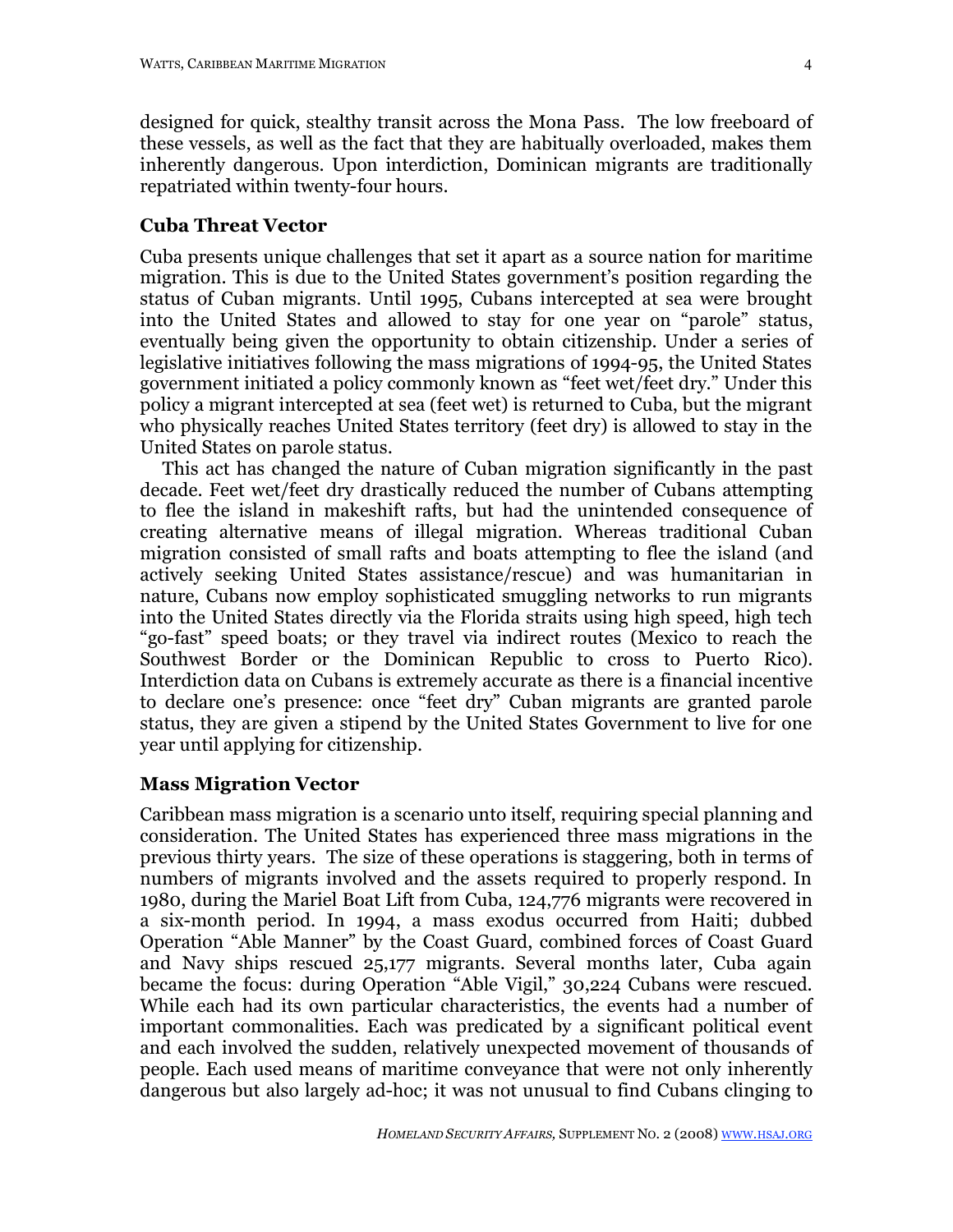car tires and lawn chairs in 1995. Each required large-scale United States government intervention to successfully save lives at sea. And most importantly, each represented the potential for mass humanitarian crisis at sea.

Mass migration is critical in the migration planning process, an always present specter in considering tactical response to maritime migration. It is generally acknowledged within the United States government that a future mass migration is inevitable from either Haiti, Cuba, or another Caribbean nation, and that when it occurs it will be both sudden and require the full capability of the United States to respond effectively.

#### **MIGRATION RESPONSE**

Although the Coast Guard is the lead agency for the enforcement of United States immigration laws at sea, response to maritime migration is a large, coordinated interagency effort. In the words of Coast Guard Commandant Thad Allen, "There is no single solution to maritime border security. It requires a layered system of capabilities, established competencies, clear authorities, and strong partnerships."8 This includes cooperation with Customs and Border Protection (CBP), Immigrations and Customs Enforcement (ICE), Office of Detention and Removal (DRO), Department of State, Department of Justice and elements of the Department of Defense (DOD). Interdiction operations are directed by national security goals that focus on border and transportation security under Executive Order 12807 (E.O. 12807) and Presidential Decision Directive  $9 (PDD - 9)$ . But migrant interdiction operations are as much humanitarian as they are law enforcement missions. As noted, the majority of migrant interdiction cases handled by the Coast Guard actually begin as search and rescue (SAR) missions on the high seas with the majority of migrant vessels being dangerously overloaded, unseaworthy, or otherwise unsafe. This principle must remain paramount in all planning for migrant interdiction: while the overall mission is the enforcement of United States law and protection of national borders, safety of life at sea is always the primary focus.

Toward that end, migrant interdiction takes a holistic approach, focusing not only on interdiction operations but also on peripheral areas that can influence migrant trends. These actions can be divided into three broad areas: deterrence, interdiction, and safety.

#### **Deterrence**

Deterrence is an early and important goal of migrant operations; if migrants can be encouraged not to leave their home nations then no humanitarian crisis or potential loss of life exists, and law enforcement action is minimized. Because of the diversity and size of the theatre, deterrence operations are generally targeted toward specific migrant groups. They take on two generic forms: deterrence against humanitarian migration and law enforcement deterrence.

Humanitarian deterrence can take on a number of forms. Primary means of deterrence focus on visibility, including media engagement and active forward presence. The advent of a mass media culture in many parts of the Caribbean has been particularly useful in deterrence operations. In recent years, host nations –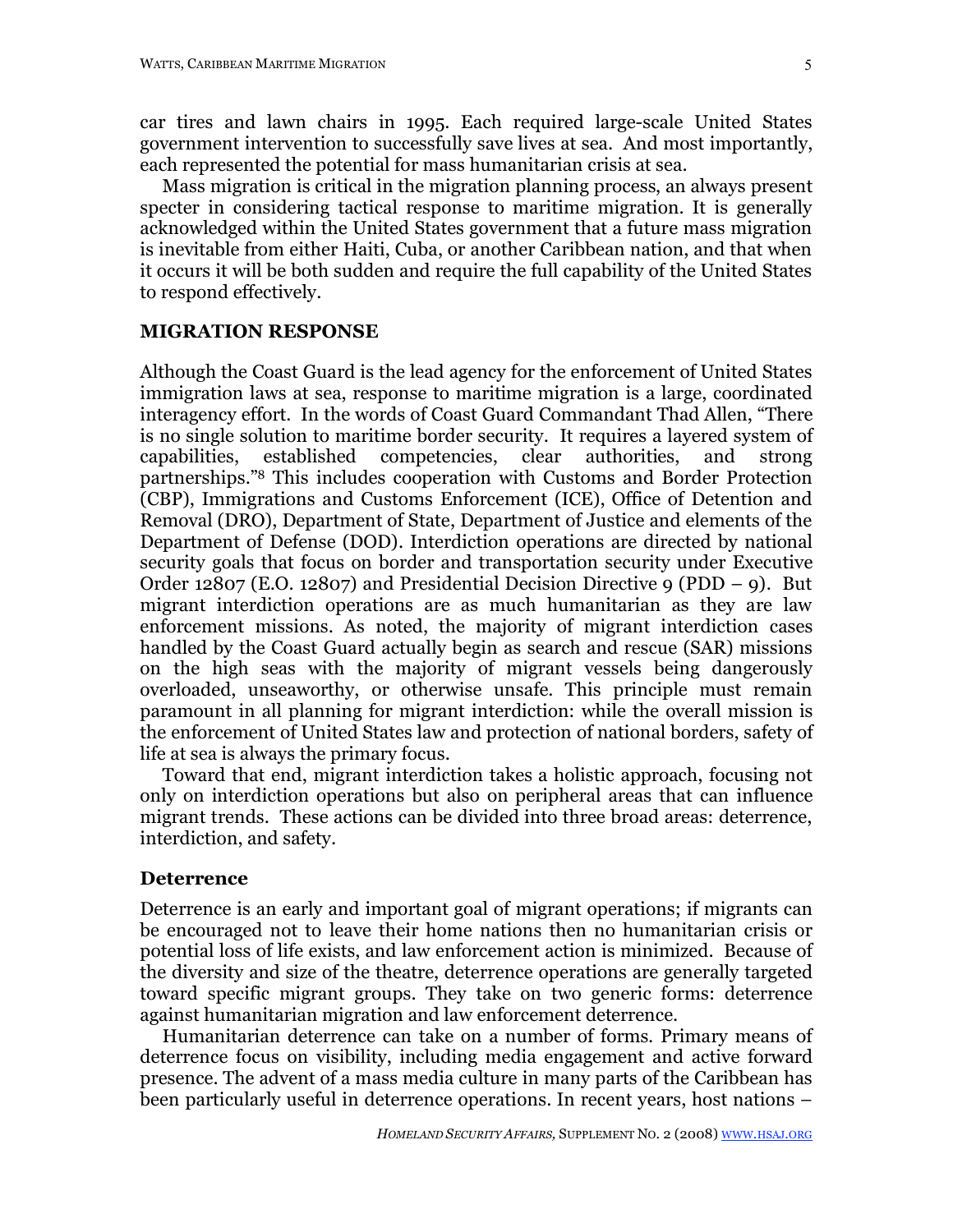particularly the Dominican Republic – have cooperated with the United States in an aggressive media campaign that graphically illustrates the dangers of making the migration attempt, including recorded interviews with family members that lost relatives at sea. Media can be a powerful deterrent tool in "non-cooperative" nations as well; statements of readiness to respond to mass migration, for example, are routinely used to deter Cuban migration.

In some nations, such as Haiti, potential migrants have no easy access to public media. In such cases, forward deployment of operational assets such as ships and aircraft are used as an overt deterrent, often with the full support of the host nation. 9 Patrolling ships and aircraft are not the only element of this tactic. Aggressive public repatriation is also critical, especially in areas with limited media coverage. The message sent by these repatriations is that assets are at sea, and that attempts to migrate will be interdicted.

Deterring smugglers is far more complex as deterrent measures target specific criminal behavior where motivation is pure profit, encouraging smugglers to find means around the deterrent actions. Forward interdiction and overt patrols are noticeably effective against smuggling routes – these operations have been especially robust in the Straits of Florida – but have a strategic impact of driving smugglers to find different routes or venues. It is an important fiscal and strategic reality that law enforcement cannot be strong in all avenues; when strength is demonstrated in one area, criminal networks will seek other paths. There is considerable evidence, for example, that Coast Guard patrols were so active in the Florida Straits during 2006 and 2007 that the use of new routes for Cuban smuggling, particularly the Dominican Republic and Mexico, increased over tenfold.10

The key in effective deterrence is to find actions that have universal application and are asset neutral. There have been a number of initiatives that take this approach. New technical means show particular promise. In 2007, the Coast Guard deployed the first workable biometrics-at-sea system designed specifically to target illegal maritime migration and identify potential felons attempting entry into the United States.11 The system was tested in the Mona Pass against interdicted migrants prior to their scheduled repatriation. Utilizing an electronic scanner with a satellite link to the United States Visit data base, the Coast Guard's biometrics system identified and prosecuted 105 felons in a one-year period. Potential migrants were told via an aggressive media campaign that their fingerprints had been electronically recorded and that prosecution would be the result of a second attempt at migration and subsequent biometric "hit." These actions have had a noted deterrent effect; in the months following the deployment of biometrics, maritime migration in the Mona Pass dropped 40 percent.12

Technical deterrents are only part of the solution. To be truly effective, they must be backed by legislation that gives teeth to smuggling prosecution. Legislation such as the Maritime Alien Smuggling Law Enforcement Act (MASLEA) provides for stiffer penalties for those apprehended smuggling, making the crime a felony misdemeanor. Re-entry is now prosecuted in the Mona Pass, promising jail time for migrants caught attempting to enter Puerto Rico after being identified by biometrics from a previous attempt.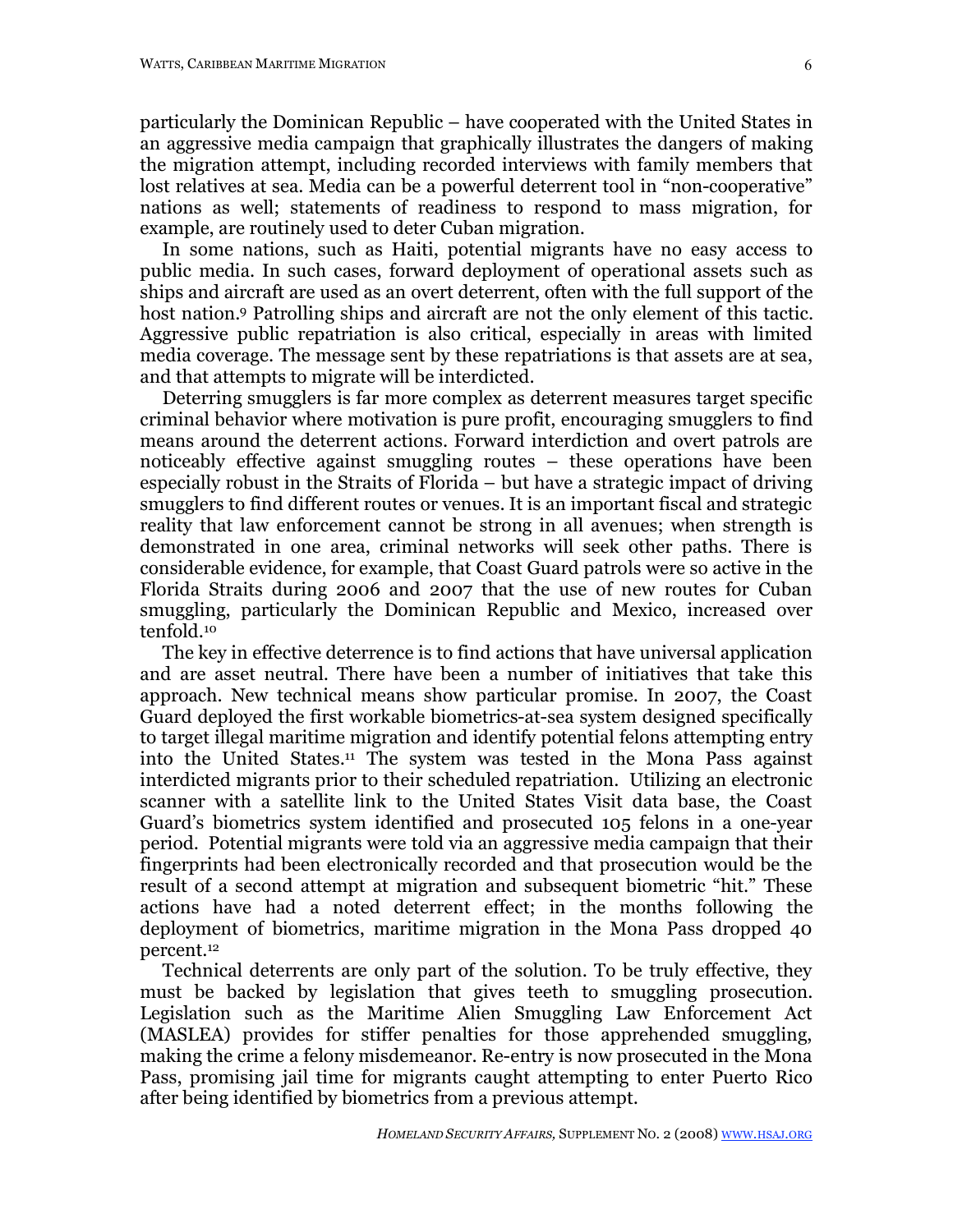#### **Interdiction of Migrants At Sea**

Interdiction of migrants prior to arrival in the United States or another transit country is a primary goal of effective migrant strategy. As discussed, this ideally occurs as far "forward" as possible – patrolling assets that indict forward act not only as a deterrent, but also ensure that the time migrants spend on the sea is minimized, significantly improving the odds of survival at sea.

Successful interdiction goes far beyond simple tactical operations. In the strategic sense, it relies heavily on interagency coordination in terms of intelligence/information sharing, screening of migrants for credible fear of return, and repatriation.13 Intelligence regarding potential migrant departures (especially in determining the likelihood of a mass migration) and potential destinations is especially important; toward that end, Coast Guard, CBP, and ICE maintain a very close liaison in both day-to-day information sharing and strategic planning. For law enforcement prosecution, identification of smuggling networks and sharing of intelligence regarding their activities is crucial not only in tactical interdiction, but also in planning joint operations to close identified smuggling routes.

Interdiction operations are especially reliant on interagency cooperation during a mass migration. Planning for mass migration, especially in light of recent political events in Cuba, has been very forward-leaning. On August 27, 2007 Secretary Chertoff signed OPERATION VIGILIANT SENTRY (OVS), the Department of Homeland Security's (DHS) coordinated plan for response to a Caribbean mass migration. The plan lays out a large-scale effort, detailing the coordinated response of over thirty federal, state, and local organizations in one unified effort designed to safely interdict migrants and prevent a humanitarian crisis. In addition to the considerable interagency planning that went into the drafting of OVS, the plan itself was aggressively exercised throughout 2006 to prepare for a potential migration in the event of instability in Cuba, incorporating lessons learned immediately into the planning cycle and making it one of the most robust plans within DHS or the United States government.

# **Safety Of Life At Sea (SOLAS)**

Ultimately, all types of maritime migration must be regarded as a safety of life at sea issue. As indicated above, there is no "safe" way to illegally migrate on the water, only various degrees of hazard ranging from the dangerous – high speed chases in smuggling go fast boats – to the almost suicidal risk taken by migrants in overloaded unseaworthy craft.

Toward that end, Coast Guard cutters have well-established procedures for embarking and potentially rescuing migrants at sea. Given the new, aggressive tactics smugglers are taking to avoid interdicting units, these standards must not only be reiterated in interagency training, but also in future material design of interdicting assets. As new ship designs reach the fleet and emphasis is placed on non-traditional missions across agencies and in DOD, means of effectively and safely rescuing large numbers of people at sea must become part of both design and culture for all agencies operating afloat assets in theatre.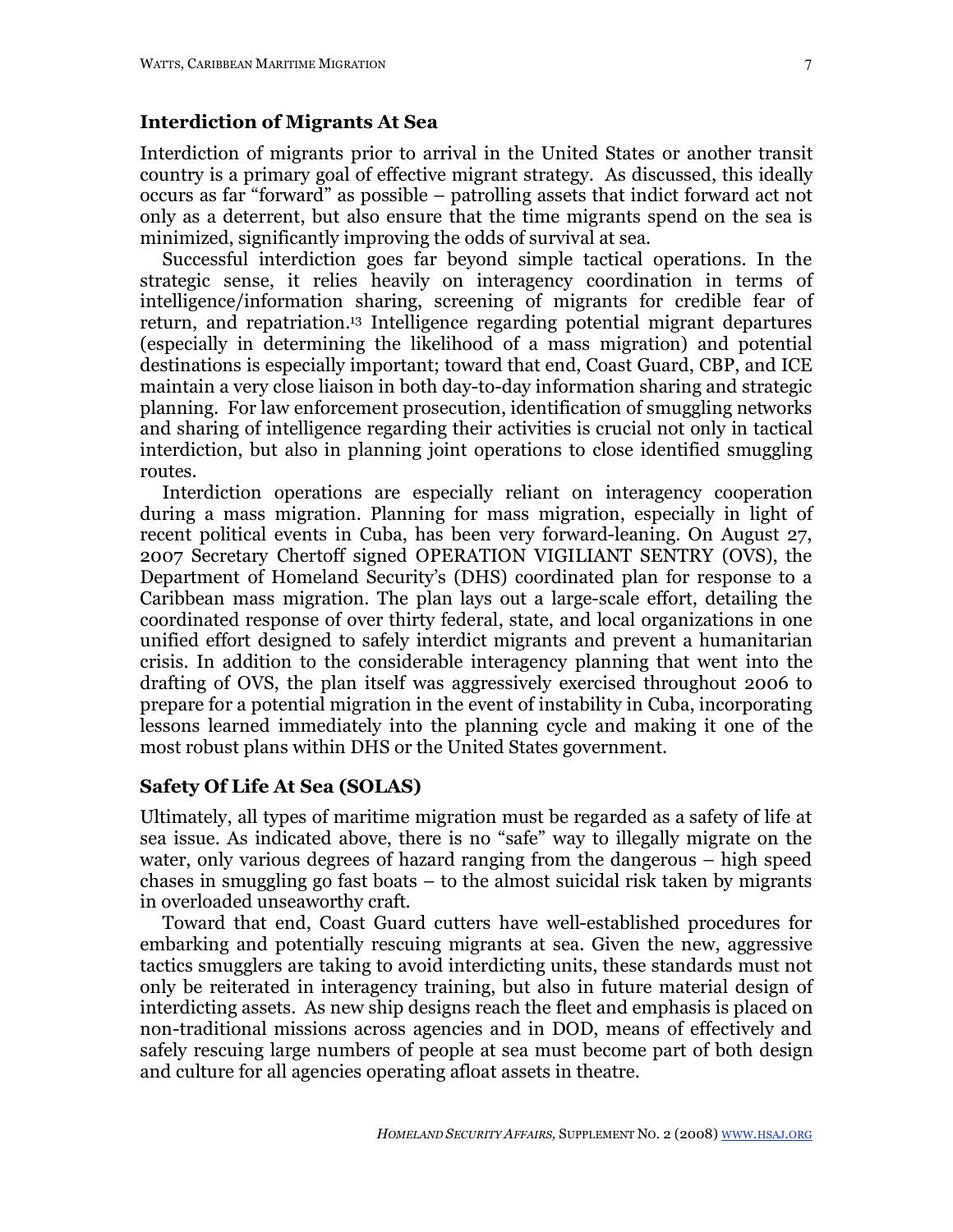### **CONCLUSIONS**

 $\overline{a}$ 

Caribbean maritime migration is a concern for the United States in terms of national sovereignty and enforcement of immigration law. But as numbers of migrants taking to the sea increase, maritime migration is increasingly becoming a regional dilemma in terms of the proliferation of smuggling networks from nations throughout the Caribbean and the potential humanitarian crisis in terms of loss of life at sea. The scale of this problem and the unique challenges of the maritime environment require a coordinated strategy that goes far beyond simple interdiction. Deterring migration through an aggressive message will serve to limit the problem significantly; saving lives is obviously of key importance. Caribbean maritime migration will not go away. Addressing the problem now through a coordinated interagency strategy that stresses a multi-layered, holistic approach will be key in preventing a potential crisis in the future.

*CDR Bob Watts is a 1985 graduate of the U.S. Coast Guard Academy and has served six tours at sea conducting drug/migrant operations, most recently commanding the USCGC STEADFAST (WMEC 623). He is currently assigned as the chief of drug and migrant interdiction at Coast Guard Headquarters, where his responsibilities include drafting migrant policy and strategy, including planning for mass migration. A 2006 graduate of the Naval Postgraduate School's Center for Homeland Defense and Security, he has advanced degrees from the Naval War College, Old Dominion University, American Military University, and is a doctoral candidate at the Royal Military College of Canada.*

4 Author's experience. In 1994 the author intercepted the forty-five foot sail boat "Tet Anasham" with 125 migrants aboard thirty-five miles of the coast of Haiti, being captained/piloted by a Voodoo Houdan (priest) who had convinced his followers that Miami was in "the clouds on the horizon." This experience is not uncommon.

<sup>5</sup> *Statement of RADM Ernest Riutta on Coast Drug Interdiction Before the House of Representatives Sub Committee on the Coast Guard, June 10, 1998*. http://www.fas.org/irp/congress/1998\_hr/h980610-riutta.htm.

6 In the past year there have been a number of migrant injuries and deaths in the Straits of Florida, precipitated by Cuban smugglers refusing to stop when apprehended, and causing injury in the subsequent attempt to evade law enforcement. These cases are normally prosecuted for failure to heave too, assault, and in one case attempted second degree murder.

7 U.S. Coast Guard Office of Law Enforcement, *Sovereign Shores: USCG Migrant Strategy* (Washington D.C.: USCG Headquarters Command, Working Draft, Dec 2007).

<sup>8</sup> Office of the Commandant, *USCG Maritime Strategy* (Washington, D.C.: USCG, 2006).

9 "Shoreline flights" of low flying helicopters and planes were routinely authorized by the government of Haiti in the 1990s specifically to deter migrant departure.

<sup>1</sup> http://www.uscg.mil/hq/g-o/g-opl/AMIO/AMIO.htm

<sup>2 &</sup>quot;Illegal Flow of Cubans on the Rise." *Caribbean Update*, 1 (November 2007), http://goliath.ecnext.com/coms2/gi\_0199-7104782/Illegal-flow-of-Cubans-on.html.

<sup>3</sup> In 1995, the author intercepted a sixty-five foot Rustica with 502 migrants aboard. The current informal record of migrants aboard a vessel that size is 506.